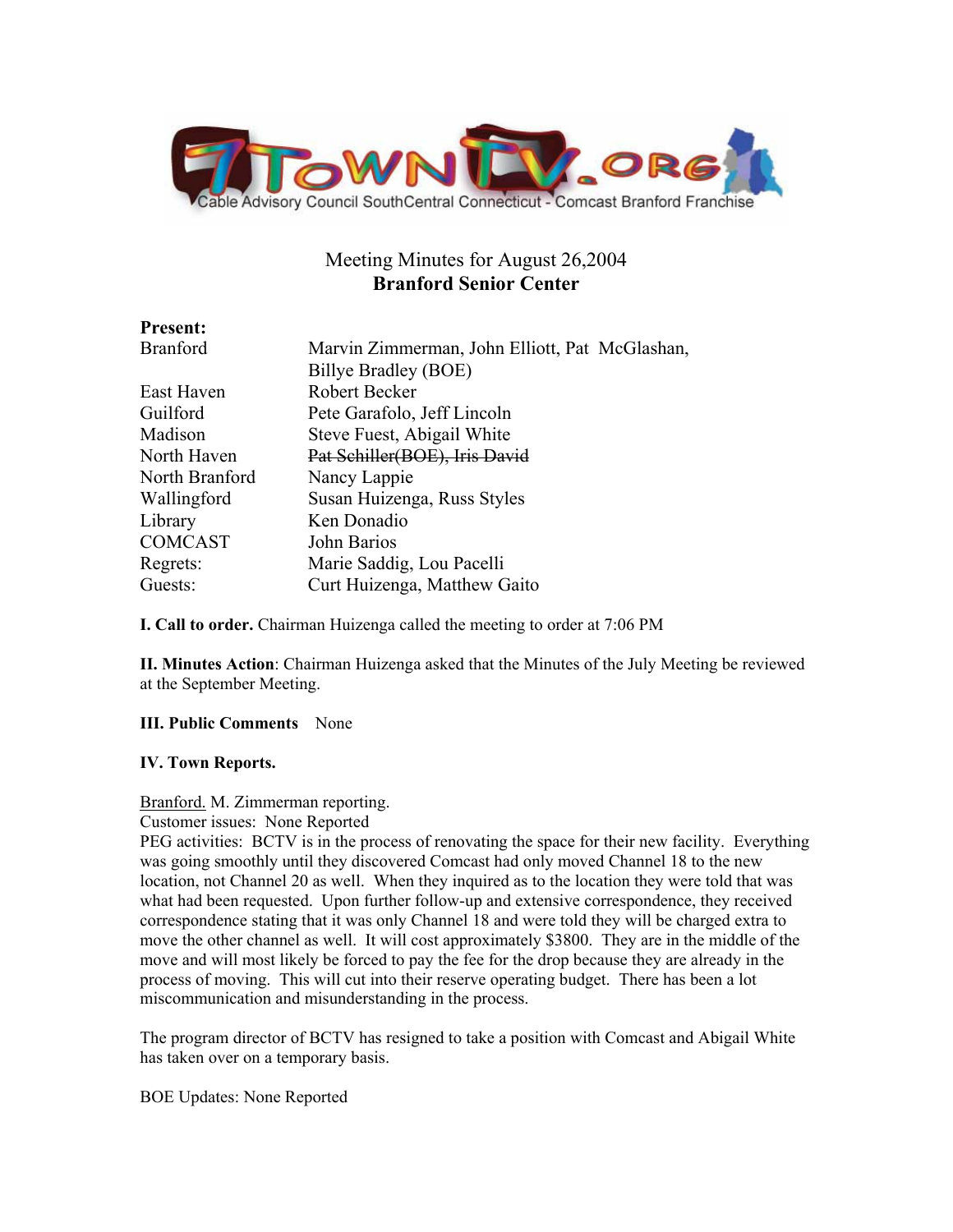East Haven. R.Becker reporting. Customer issues: None Reported PEG activities: None Reported BOE Updates: R.Becker is currently trying to bring the Education channel back up to speed.

Guilford. J.Lincoln reporting. Customer issues: None Reported PEG Activities: They are slow at the moment. No new business to report. BOE Updates: None Reported

Madison. S. Fuest / A. White reporting.

Customer issues: None Reported

PEG activities: Abigail continues to oversee programming on the channel. There are approximately 10-15 public meetings a month broadcast on the channel. Many compliments have been received about Channel 20 and what a great benefit it is to the public.

BOE Updates: An open house for teachers and library personnel is being set up. Training is also being set up. A by-laws review is also pending. A.White questioned whether there is a directive that requires the 7 towns to act as a group. Chairman Huizenga stated that it is her belief that it was only a recommendation that the towns work as a group, there is no written directive in the bylaws. It was an old business recommendation as to the source of the directive regarding the 7 towns working as a group.

North Branford. N. Lappie reporting.

Customer issues: None Reported

PEG activities: There are often complaints that the picture quality is not clear and the station manager has requested Comcast to do a technical review of the equipment and the request was denied. The equipment owned is very old and there are difficulties with the audio equipment. N.Lappie is actively searching for new programming, however, many people get frustrated because of the age of the equipment.

BOE Updates: The superintendent has control over programming on the Education Channel. N.Lappie left the meeting early at 7:30 p.m.

North Haven. No member present.

Wallingford. S. Huizenga reporting.

Customer issues:

PEG activities: Wallingford is purchasing a variety of equipment and installing it. BOE Updates: The Board of Education recently changed policy regarding public service and identified Wallingford Public TV as an option for public service for town high school students.

#### **V. Officers' Reports.**

Chairman: Based on the direction from last month, correspondence to the PEG groups, Council Members and Comcast was sent out addressing issues such as communication protocols and closure in general. Correspondence from Branford was received regarding ongoing issues related to by-laws, programming and technical issues. The website is almost complete; problems with the search through Google continue but the site is up and continues to be updated.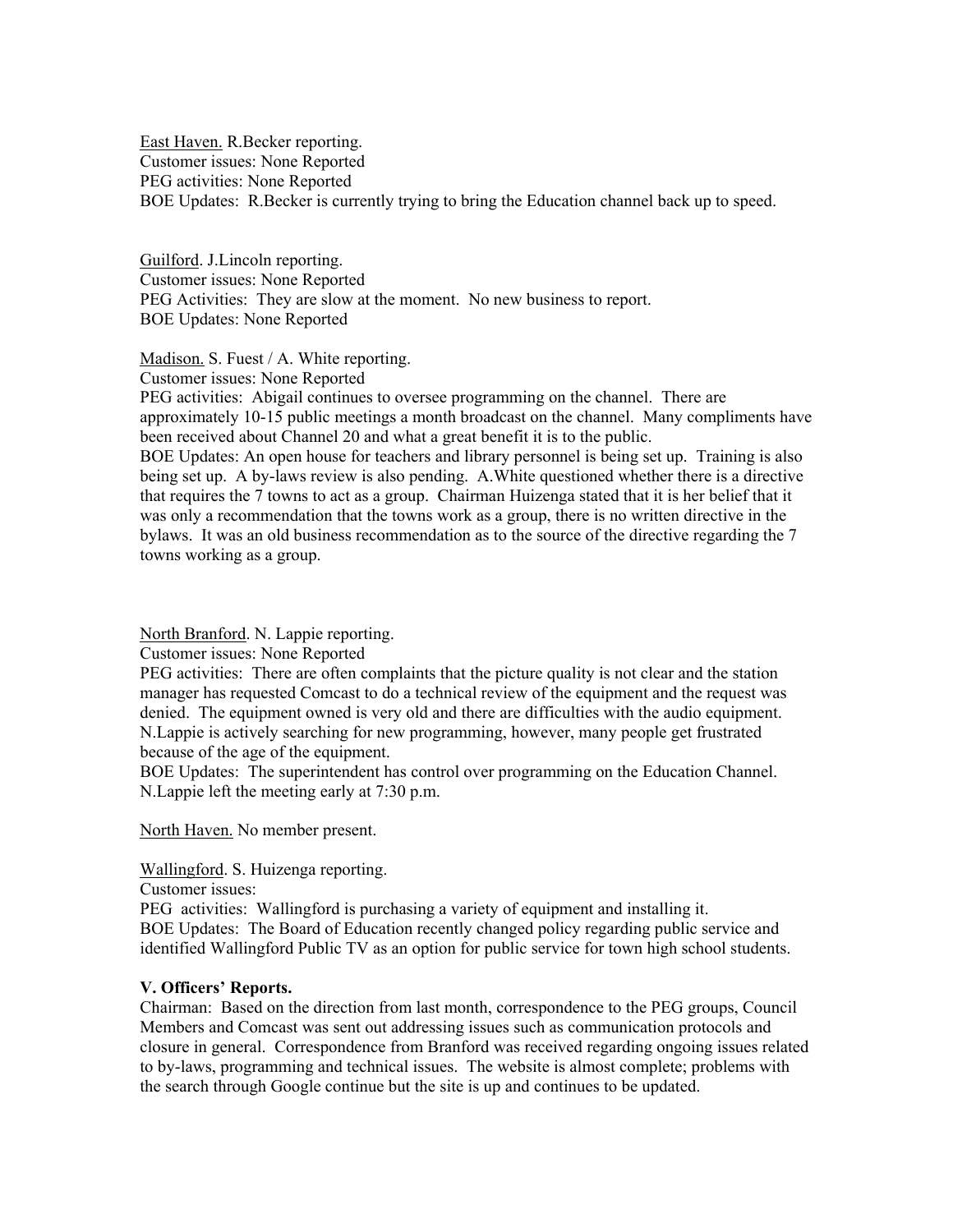Patty, the Executive Director of Community Voiceover, is part of a group attempting to reestablish a Connecticut Alliance. One issue they want to address is the level of the budget available to Cable Advisory Councils. The issue of senior discounts was forwarded to them as a possible legislative agenda item as well.

Vice Chair: Vacancy

Treasurer: A net deficit of approximately \$950 is expected at the end of the year. \$19,403 is projected for a surplus at year-end. The budget was sent out via email. Question regarding date Council funding was to be released. John Bairos is checking on the date so the Council knows when to expect the check. J. Eliot motioned that the budget be passed as presented. R.Becker seconded. S. Fuest commented that he believes the budget is fine but he believes we need to be aware of the surplus level. Motion passed unanimously. Secretary: No report

### **VI. Committee Reports.**

Insurance Committee Education Committee PEG Committee Outreach Committee

**VII. COMCAST Report.** John Barios Reporting: An oral report took place at the meeting, followed up by the following written report:

Community Relations activity:

\*Received Community Award from Branford American Legion;

\*Provided gifts to the Branford HS graduation party;

\*Sponsoring East Haven Fall Festival in September;

\*Sponsored Branford Chamber of Commerce Legislative Breakfast;

\*Provided raffle prize for JF Sullivan Golf Tournament/Guilford Sideliners

\*Distributed information from Bravo Network "On with the Show" school essay contest.

\*Announced availability of tickets to Pilot Pen Tennis Tournament and Buick Championshp Golf Tournament for members and local youth organizations

Referred videotape of Gov. Rell's cable television program "On the Record" to Chairwoman Huizenga of Wallingford.

Responded verbally to Chairwoman's correspondence dated August 17, 2004 with 24 questions. He stated a written response would be forthcoming and that at a future date written reports would be provided to the council at monthly meetings.

Cover letter: J.Barios questioned the meaning of "undue burdon on us as a volunteer… organization". Chairman Huizenga explained that having information in writing would make it less burdensome on the council. He also commented that Comcast is required to provide channel lineup changes, etc. to the council. The Chairman responded that the Council would like to hear that information but prefers it to be in writing to give Comcast time to address other issues. He asked what information the Council would like the Comcast representative to bring to the meeting. He was told that answers to questions such as those that are in the correspondence as well as customer issues is what is more interesting to the Council. Also, interaction with towns would be appreciated. John questioned what was intended regarding the comments about setting up appointments with towns. Chairman Huizenga presented the example of the meeting regarding the router and the follow-up visits that were supposed to take place and the request that the Council make the appointments. Chairman Huizenga explained that the Cable Advisory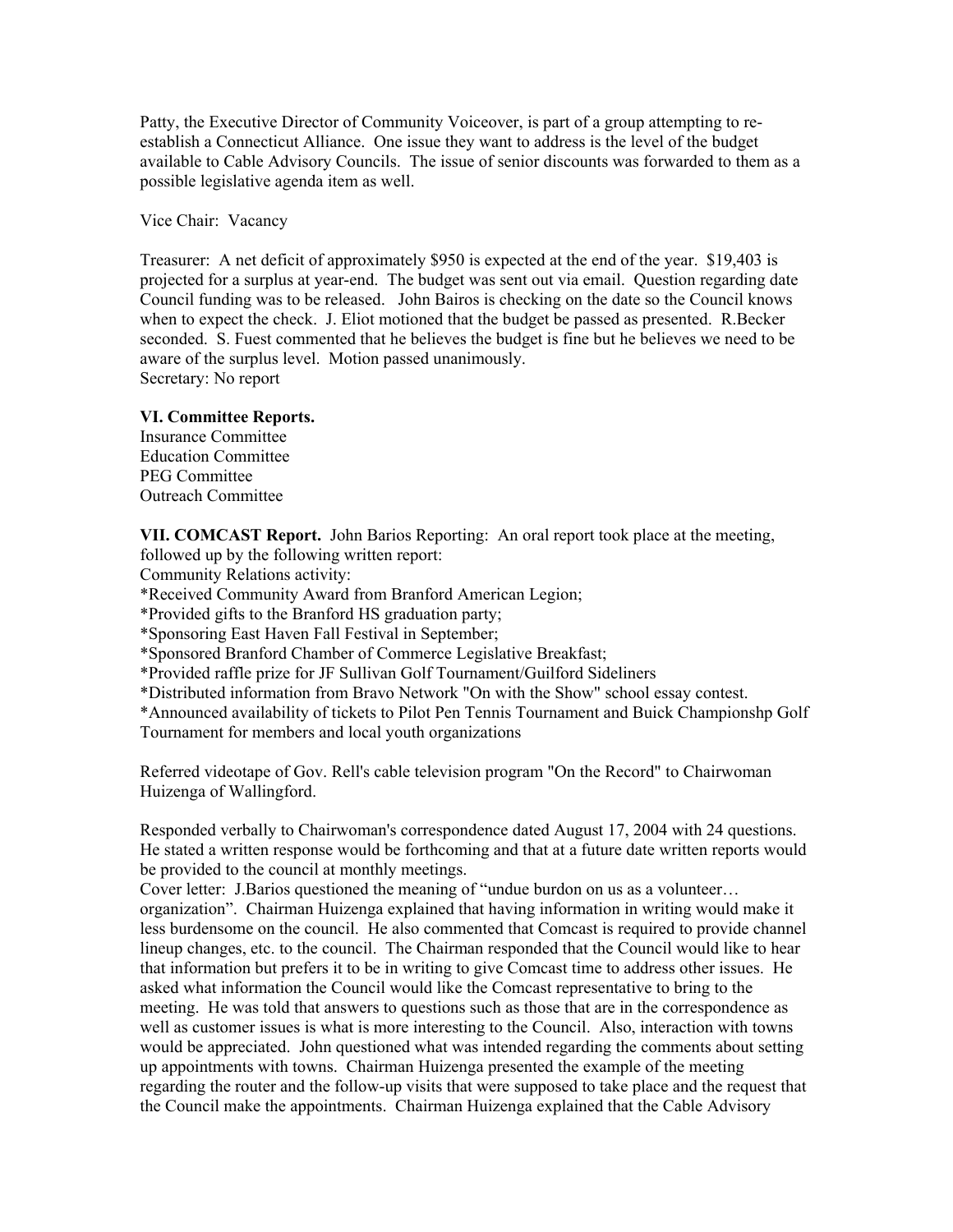Council is volunteer and she is not obligated to keep Comcast up to date. J.Barios asked how the Council would like general communications with Council members to take place. Chairman Huizenga directed him to contact individual PEGs directly, not through the Council unless the Council has been identified as a conduit for the issue. All the Council asks for is a courtesy cc: so the Council knows what is going on.

Regarding Questions:

- 1. Letter was sent May 3, 2004 stating who correspondence is to be sent to. Chairman Huizenga is asking for a full procedure. He states that this was sent in the correspondence and Chairman Huizenga asked for a copy in writing. J.Barios provided a copy. Policy is to send correspondence to J.Barios only.
- 2. A copy of 2004 inquiry log was provided.
- 3. The tape is copyrighted and retransmission agreements need to be completed. This supercedes all previous correspondence indicating there was permission to use music through copyright provisions with ASCAP/BMI.
- 4. The tape is copyrighted and retransmission agreements need to be completed. This supercedes all previous correspondence indicating there was permission to use music through copyright provisions with ASCAP/BMI.
- 5. At discretion of Cable Advisory Council. If possible, the council asks for the visit to take place in lieu of the November meeting. If possible, it will be done as a 6:00 meeting on the 3rd Thursday of November.
- 6. Discussions took place in June regarding improving the music signal. J. Barios reports that Wallingford GTV states the signal has been improved and the issue has been resolved. Chairman Huizenga will follow up with the station and J.Barios will send a technician out to check on the signal.
- 7. Requests from Wallingford and North Haven requested DCT to transmit CT-N. Any local access group with digital access may use the DCT to transmit CT-N. This is a policy change because CT-N will no longer be providing tapes to the PEG groups. Any towns without DCT need to upgrade their service. The box will be provided for a monthly fee. A written copy of this policy is requested.
- 8. J.Barios stated that he feels Router Policy needs to be in place before he will provide the training and/or access to the router. An identification of what sort of policy needs to be provided is requested in writing by the Council.
- 9. J.Barios stated that he feels Router Policy needs to be in place before he will provide the training and/or access to the router. An identification of what sort of policy needs to be provided is requested in writing by the Council.
- 10. J.Barios stated this is marketing demographics and is proprietary information.
- 11. J.Barios stated this is not provided in the franchise agreement. Chairman Huizenga stated there was a commitment in January of 2003 to provide training. J.Barios stated that he will provide the training if it is still requested.
- 12. They are currently in discussions with survey companies. More information will be available at next month's meeting.
- 13. The new address will be in an insert in September.
- 14. He reported this is not part of the franchise agreement, it is part of the docket of the DPUC. J.Barios is the contact person for the development of alternative commitments. He needs input from the Advisory Council on this issue.
- 15. J.Barios is the designated contact for the Cable Advisory Council and PEG groups. Requests for other technical support needs are to be directed to J.Barios and if necessary he will involve other personnel. 1-800-556-9979 is the number designated for PEGs for any technical assistance. More information needs to be provided to J.Barios to clarify this issue
- 16. Customer service availability and hours is still unanswered.